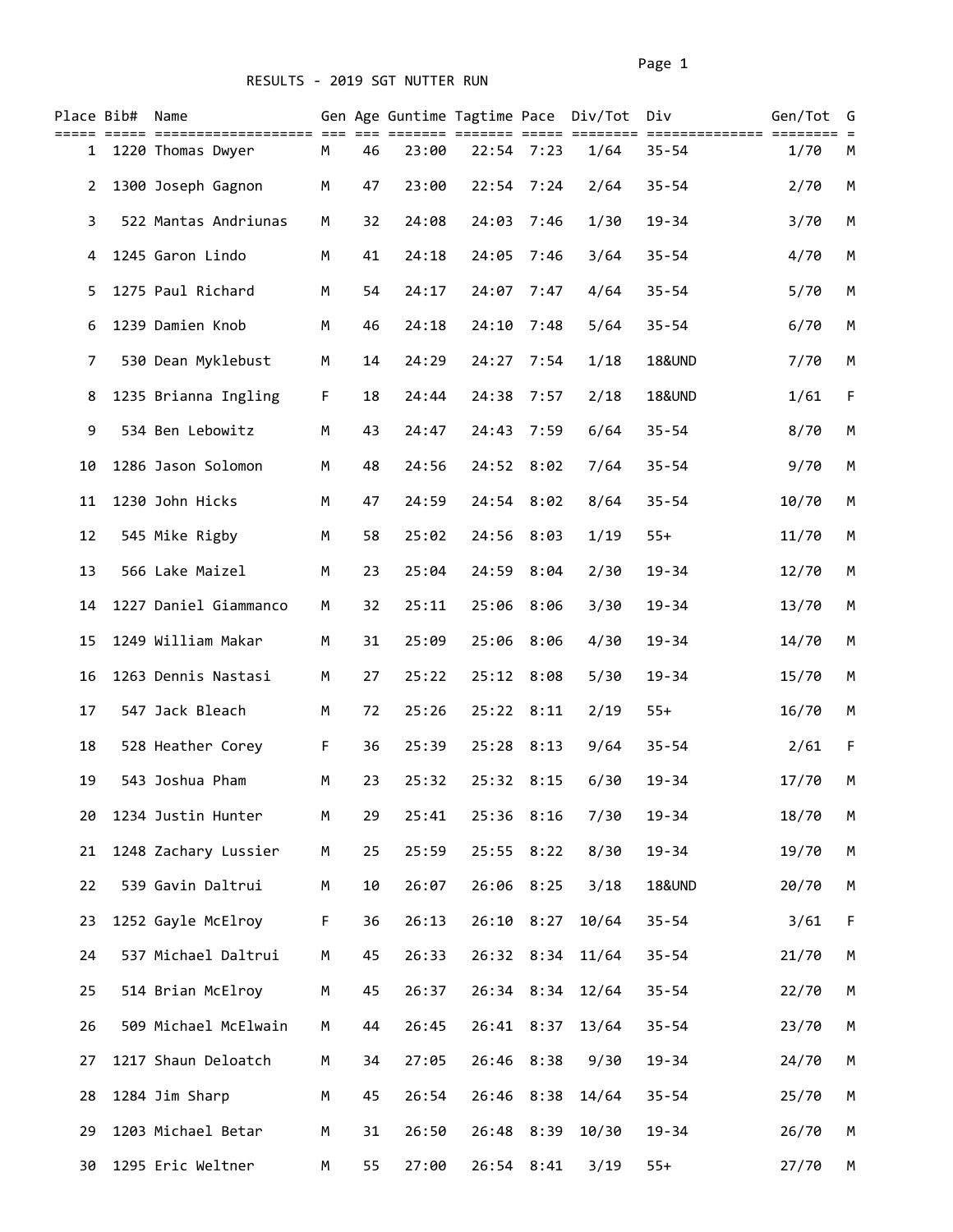| 31 |                 | 1210 Chris Burns              | M           | 44 | 27:02 | 26:54 8:41     |      | 15/64                                    | $35 - 54$         | 28/70     | М           |
|----|-----------------|-------------------------------|-------------|----|-------|----------------|------|------------------------------------------|-------------------|-----------|-------------|
| 32 |                 | 1208 Allison Brosious         | F           | 31 | 27:24 | 27:21          | 8:50 | 11/30                                    | $19 - 34$         | 4/61      | $\mathsf F$ |
| 33 |                 | 1291 Jt Tom                   | M           | 51 | 27:38 | 27:27          | 8:52 | 16/64                                    | $35 - 54$         | 29/70     | M           |
| 34 |                 | 1207 Tiffany Bro              | $\mathsf F$ | 38 | 27:39 | 27:37          | 8:55 | 17/64                                    | $35 - 54$         | 5/61      | F           |
| 35 |                 | 1254 James McKeon             | M           | 50 | 27:50 | 27:38          | 8:55 | 18/64                                    | $35 - 54$         | 30/70     | M           |
| 36 |                 | 549 Jacqueline Cvinar         | F.          | 72 | 28:07 | 27:48          | 8:58 | 4/19                                     | $55+$             | 6/61      | $\mathsf F$ |
| 37 | 550             |                               |             |    | 28:07 | 27:49          | 8:59 |                                          |                   |           |             |
| 38 |                 | 1246 Sandra Liston            | F           | 48 | 28:22 | 28:15          | 9:07 | 19/64                                    | $35 - 54$         | 7/61      | F           |
| 39 | 568             |                               |             |    | 28:31 | 28:23          | 9:10 |                                          |                   |           |             |
| 40 |                 | 1285 Yetzabel Sierra-Med F    |             | 37 | 28:29 | 28:23          | 9:10 | 20/64                                    | $35 - 54$         | 8/61      | F           |
| 41 |                 | 1271 Carlos Ramirez           | M           | 47 | 28:29 | 28:23          | 9:10 | 21/64                                    | $35 - 54$         | 31/70     | M           |
| 42 |                 | 1211 Mark Caruso              | M           | 29 | 28:52 | 28:25          | 9:10 | 12/30                                    | $19 - 34$         | 32/70     | M           |
| 43 |                 | 526 Robert Kelleyiv           | M           | 35 | 28:43 | 28:38          | 9:14 | 22/64                                    | $35 - 54$         | 33/70     | M           |
| 44 |                 | 548 Lauren Franklin           | F           | 42 | 28:49 | 28:43          | 9:16 | 23/64                                    | $35 - 54$         | 9/61      | F           |
| 45 |                 | 1216 Felix Delacruz           | M           | 40 | 28:59 | 28:46          | 9:17 | 24/64                                    | $35 - 54$         | 34/70     | M           |
| 46 |                 | 1205 Kaitlyn Bevens           | F           | 30 | 29:11 | 28:58          | 9:21 | 13/30                                    | $19 - 34$         | 10/61     | F           |
| 47 |                 | 1204 Justin Bevens            | M           | 43 | 29:11 | 28:58          | 9:21 | 25/64                                    | $35 - 54$         | 35/70     | M           |
| 48 |                 | 521 Jeffrey Hadzima           | M           | 59 | 29:10 | 29:01          | 9:22 | 5/19                                     | $55+$             | 36/70     | M           |
| 49 |                 | 1224 Ariane Friend            | F           | 25 | 29:13 | 29:04          | 9:23 | 14/30                                    | $19 - 34$         | 11/61     | $\mathsf F$ |
| 50 |                 | 1238 John King                | M           | 51 | 29:20 | 29:12          | 9:26 | 26/64                                    | $35 - 54$         | 37/70     | M           |
|    |                 | RESULTS - 2019 SGT NUTTER RUN |             |    |       |                |      |                                          | Page 2            |           |             |
|    | Place Bib# Name |                               |             |    |       |                |      |                                          |                   | Gen/Tot G |             |
|    |                 |                               |             |    |       |                |      | Gen Age Guntime Tagtime Pace Div/Tot Div |                   |           |             |
| 51 |                 | 512 Karen Christine Min F     |             | 18 | 29:16 | $29:13$ $9:26$ |      | 4/18                                     | <b>18&amp;UND</b> | 12/61     | F           |
| 52 |                 | 1201 Alba Aguayo              | F           | 20 | 29:18 |                |      | 29:13 9:26 15/30                         | 19-34             | 13/61     | F           |

|     | 53 1277 Haylee Roma   | F. | 9  | 29:15 | $29:15$ $9:26$ |      | 5/18             | <b>18&amp;UND</b> | 14/61 | - F |
|-----|-----------------------|----|----|-------|----------------|------|------------------|-------------------|-------|-----|
|     | 54 1221 Lisa Fedor    | F. | 53 | 29:29 | 29:17          | 9:27 | 27/64            | $35 - 54$         | 15/61 | -F  |
|     | 55 1253 Moira McKenna | F. | 38 | 29:27 |                |      | 29:20 9:28 28/64 | $35 - 54$         | 16/61 | F   |
| 56  | 532 Tom Caruso        | M  | 50 | 29:47 | 29:40          | 9:35 | 29/64            | $35 - 54$         | 38/70 | м   |
| 57  | 1274 Claudia Richard  | F. | 42 | 29:51 | 29:40          | 9:35 | 30/64            | $35 - 54$         | 17/61 | F   |
| 58. | 1273 Alexis Richard   | F. | 5  | 29:52 | 29:41          | 9:35 | 6/18             | <b>18&amp;UND</b> | 18/61 | -F  |
| 59. | 1258 Louise Melanson  | F. | 58 | 29:56 | 29:47          | 9:37 | 6/19             | $55+$             | 19/61 | F   |
| 60  | 2667 Stephen Cosmanic | M  | 49 | 29:57 | 29:47          | 9:37 | 31/64            | $35 - 54$         | 39/70 | M   |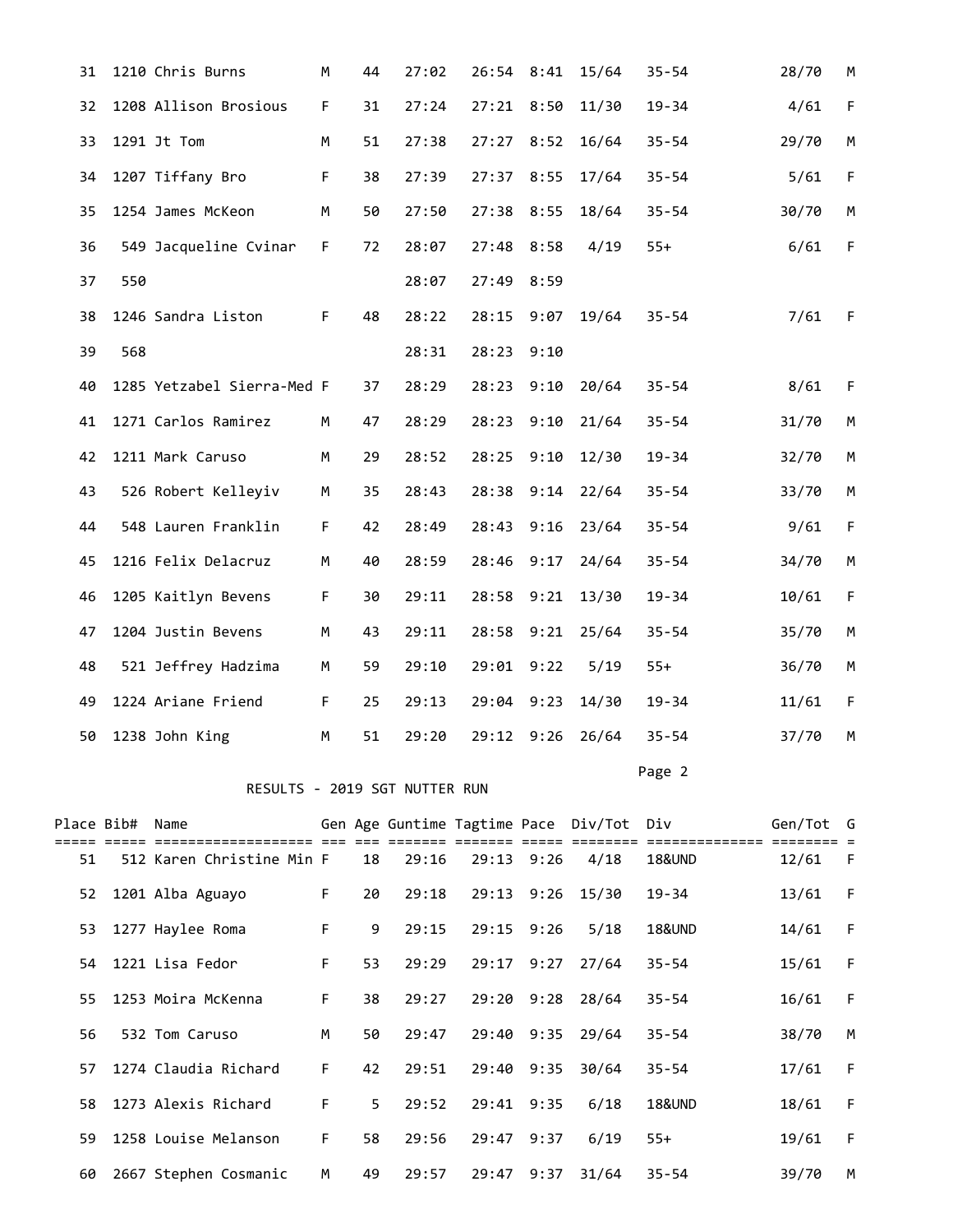| 61 |      | 527 Tryg Myklebust         | М  | 54 | 29:50 | 29:49             | 9:37 | 32/64 | $35 - 54$         | 40/70 | М           |
|----|------|----------------------------|----|----|-------|-------------------|------|-------|-------------------|-------|-------------|
| 62 |      | 2668 Stephen Pecorelli     | М  | 54 | 30:05 | 29:56             | 9:40 | 33/64 | $35 - 54$         | 41/70 | M           |
| 63 |      | 1298 Lindsay Worsthorn     | F  | 30 | 30:33 | 30:28             | 9:50 | 16/30 | $19 - 34$         | 20/61 | F           |
| 64 |      | 1255 Gabriel McNamara      | M  | 13 | 31:00 | 30:35             | 9:52 | 7/18  | <b>18&amp;UND</b> | 42/70 | M           |
| 65 |      | 1257 Viviene McNamara      | F  | 47 | 31:11 | 30:47             | 9:56 | 34/64 | $35 - 54$         | 21/61 | $\mathsf F$ |
| 66 |      | 511 Sarah McCarville       | F. | 31 | 30:54 | 30:47             | 9:56 | 17/30 | $19 - 34$         | 22/61 | F           |
| 67 |      | 544 Gabriel Fannan         | М  | 36 | 31:14 | 31:04 10:02       |      | 35/64 | $35 - 54$         | 43/70 | M           |
| 68 |      | 1293 Zyd Tuazon            | М  | 24 | 31:18 | 31:14 10:05       |      | 18/30 | $19 - 34$         | 44/70 | М           |
| 69 |      | 510 Timothy McCarville     | M  | 63 | 31:31 | 31:24 10:08       |      | 7/19  | $55+$             | 45/70 | M           |
| 70 |      | 546 Kevin Byrne            | М  | 53 | 31:41 | 31:34 10:11       |      | 36/64 | $35 - 54$         | 46/70 | M           |
| 71 |      | 1214 Christopher D'Aless M |    | 50 | 31:49 | 31:39 10:13       |      | 37/64 | $35 - 54$         | 47/70 | M           |
| 72 |      | 1202 Steven Austin         | M  | 48 | 32:19 | 32:01 10:20       |      | 38/64 | $35 - 54$         | 48/70 | M           |
| 73 |      | 506 Haley Glaser           | F  | 32 | 32:14 | 32:09 10:23       |      | 19/30 | $19 - 34$         | 23/61 | F           |
| 74 |      | 1218 Kevin Dennis          | M  | 56 | 32:36 | 32:20 10:26       |      | 8/19  | $55+$             | 49/70 | M           |
| 75 |      | 1265 Damon Noland          | M  | 48 | 32:55 | 32:28 10:29       |      | 39/64 | $35 - 54$         | 50/70 | M           |
| 76 |      | 1236 Jim Ingling           | M  | 48 | 32:51 | 32:44 10:34       |      | 40/64 | $35 - 54$         | 51/70 | М           |
| 77 |      | 562 Dicarrian Aguilar      | М  | 11 | 34:15 | 34:07 11:01       |      | 8/18  | <b>18&amp;UND</b> | 52/70 | M           |
| 78 |      | 1206 Michelle Bolton       | F. | 36 | 34:49 | 34:32 11:09       |      | 41/64 | $35 - 54$         | 24/61 | F           |
| 79 |      | 1272 Joseph Renzella       | M  | 77 | 34:57 | 34:43 11:12       |      | 9/19  | $55+$             | 53/70 | M           |
| 80 |      | 1266 Chelsea Nunez         | F  | 21 | 34:58 | 34:53 11:16       |      | 20/30 | $19 - 34$         | 25/61 | $\mathsf F$ |
| 81 |      | 1290 Gus Tascon            | М  | 38 | 35:37 | 35:29 11:27       |      | 42/64 | $35 - 54$         | 54/70 | М           |
| 82 |      | 1226 Lynnette Fucci        | F. | 34 | 35:38 | 35:29 11:27       |      | 21/30 | $19 - 34$         | 26/61 | F           |
| 83 |      | 525 Alaina Grace           | F. | 11 | 35:42 | 35:32 11:28       |      | 9/18  | <b>18&amp;UND</b> | 27/61 | F           |
| 84 |      | 523 John Donelik           | M  | 70 | 35:56 | 35:50 11:34       |      | 10/19 | $55+$             | 55/70 | М           |
| 85 |      | 1276 Raymond Robertson     | M  | 75 | 36:06 | 36:00 11:37       |      | 11/19 | $55+$             | 56/70 | M           |
| 86 | 558  |                            |    |    | 36:44 | 36:19 11:43       |      |       |                   |       |             |
| 87 |      | 1287 Ervil Spencer         | M  | 50 | 37:24 | 37:21 12:03 43/64 |      |       | $35 - 54$         | 57/70 | М           |
| 88 |      | 1228 Barbara Glaser        | F. | 57 | 37:38 | 37:32 12:07 12/19 |      |       | $55+$             | 28/61 | F           |
| 89 | 2670 |                            |    |    | 37:38 | 37:33 12:07       |      |       |                   |       |             |
| 90 |      | 1251 Antonia Mastrella     | F. | 44 | 37:47 | 37:33 12:07 44/64 |      |       | $35 - 54$         | 29/61 | F           |
| 91 |      | 533 Violeta Cruz           | F. | 53 | 37:36 | 37:34 12:07 45/64 |      |       | $35 - 54$         | 30/61 | F           |
| 92 |      | 1219 Tammy Dipietro        | F. | 51 | 38:06 | 37:50 12:12       |      | 46/64 | $35 - 54$         | 31/61 | F           |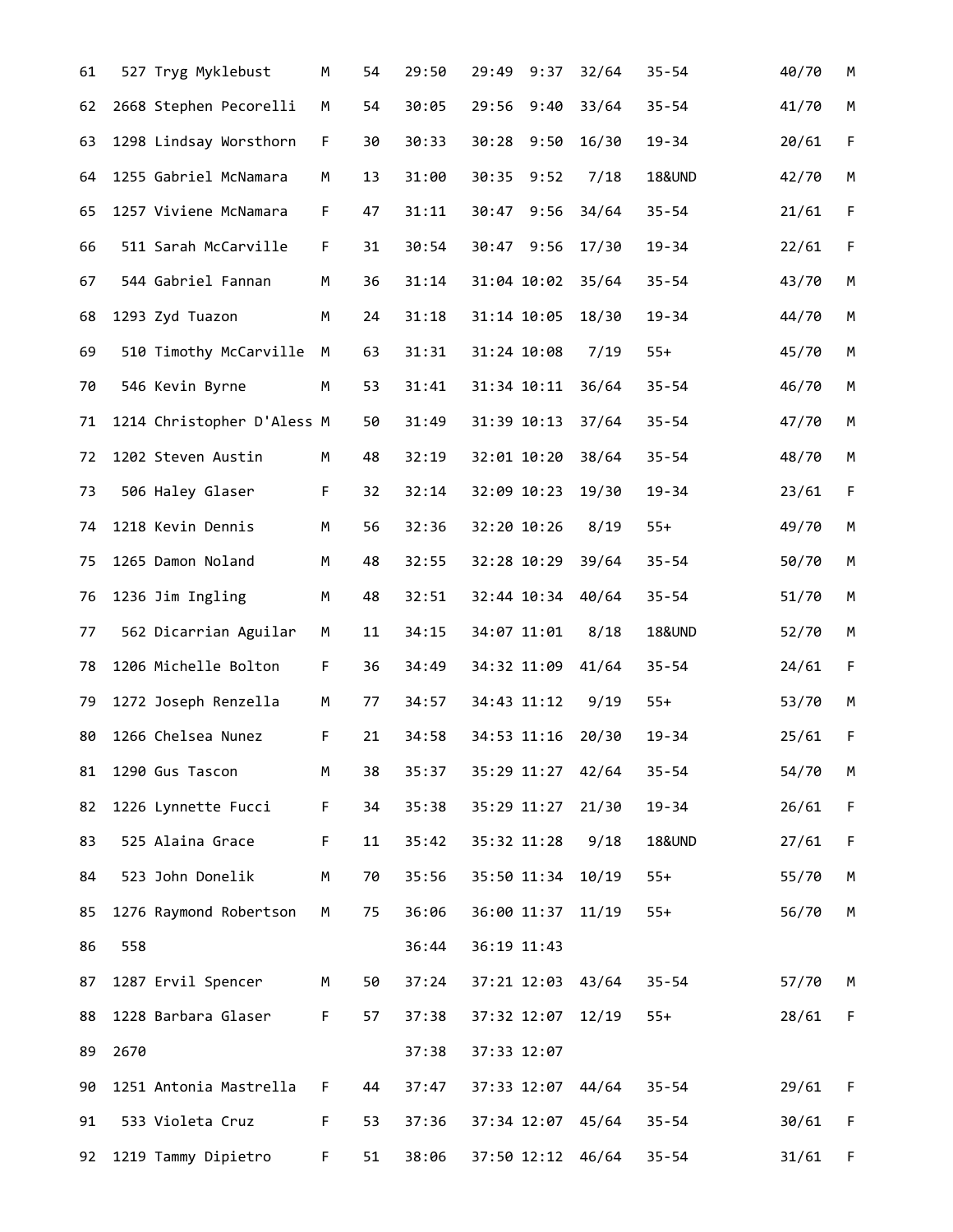|     | 93 1281 Stephanie Sagan | F. | 52 | 38:18 | 38:03 12:17 | 47/64 | $35 - 54$ | 32/61 | - F |
|-----|-------------------------|----|----|-------|-------------|-------|-----------|-------|-----|
| 94  | 1209 Lisa Buckley       | F. | 53 | 38:17 | 38:03 12:17 | 48/64 | $35 - 54$ | 33/61 | -F  |
| 95. | 1231 Kristen Hill       | F. | 41 | 38:40 | 38:28 12:25 | 49/64 | $35 - 54$ | 34/61 | - F |
| 96. | 1261 Nicole Miller      | F. | 35 | 38:46 | 38:43 12:30 | 50/64 | $35 - 54$ | 35/61 | F   |
| 97  | 1269 Pamela Piszar      | F. | 53 | 39:45 | 39:29 12:45 | 51/64 | $35 - 54$ | 36/61 | - F |
| 98. | 1250 Lori Massoni       | F. | 54 | 40:44 | 40:29 13:04 | 52/64 | $35 - 54$ | 37/61 | -F  |
| 99  | 1264 Melissa Nicolato   | F. | 25 | 40:57 | 40:33 13:05 | 22/30 | $19 - 34$ | 38/61 | F   |
| 100 | 1229 Anayiah Hall       | F. | 28 | 40:57 | 40:33 13:05 | 23/30 | $19 - 34$ | 39/61 | F   |
|     |                         |    |    |       |             |       |           |       |     |

## RESULTS - 2019 SGT NUTTER RUN

Page 3 and 2012 and 2012 and 2012 and 2012 and 2012 and 2012 and 2012 and 2012 and 2012 and 2012 and 2012 and

| Place Bib# |     | Name<br>== ==           |             |    | Gen Age Guntime Tagtime Pace Div/Tot | === ====<br>=== =: |             |       | Div<br>==== ======== =============== ==== | Gen/Tot | G           |
|------------|-----|-------------------------|-------------|----|--------------------------------------|--------------------|-------------|-------|-------------------------------------------|---------|-------------|
| 101        |     | 565 Alexis Lipinski     | F           | 28 | 41:53                                |                    | 41:42 13:27 | 24/30 | 19-34                                     | 40/61   | F           |
| 102        |     | 564 Neil Moloney        | М           | 28 | 41:54                                |                    | 41:42 13:27 | 25/30 | 19-34                                     | 58/70   | М           |
| 103        |     | 1296 Ceanna Williams    | F.          | 16 | 44:58                                |                    | 44:37 14:24 | 10/18 | <b>18&amp;UND</b>                         | 41/61   | $\mathsf F$ |
| 104        |     | 1222 Deanna Fischer     | F.          | 24 | 44:57                                |                    | 44:37 14:24 | 26/30 | $19 - 34$                                 | 42/61   | F           |
| 105        |     | 524 Terrick Grace       | м           | 43 | 44:50                                |                    | 44:40 14:25 | 53/64 | $35 - 54$                                 | 59/70   | М           |
| 106        |     | 569 Ken Wuerker         | M           | 49 | 44:50                                |                    | 44:41 14:25 | 54/64 | $35 - 54$                                 | 60/70   | М           |
| 107        |     | 1294 Gissolette Ventura | F           | 28 | 45:28                                |                    | 45:08 14:34 | 27/30 | 19-34                                     | 43/61   | $\mathsf F$ |
| 108        |     | 1297 Iy'nasha Williams  | F.          | 19 | 45:31                                |                    | 45:11 14:35 | 28/30 | $19 - 34$                                 | 44/61   | $\mathsf F$ |
| 109        |     | 1279 Peg Roma           | $\mathsf F$ | 72 | 45:58                                |                    | 45:36 14:43 | 13/19 | $55+$                                     | 45/61   | $\mathsf F$ |
| 110        |     | 1280 Robert Roma        | М           | 48 | 45:59                                |                    | 45:37 14:43 | 55/64 | $35 - 54$                                 | 61/70   | М           |
| 111        |     | 1278 Makayla Roma       | F.          | 17 | 46:01                                |                    | 45:37 14:43 | 11/18 | <b>18&amp;UND</b>                         | 46/61   | F           |
| 112        |     | 560 Fatima Aguilar      | $\mathsf F$ | 32 | 46:19                                |                    | 46:10 14:54 | 29/30 | $19 - 34$                                 | 47/61   | F           |
| 113        |     | 563 Dominic Aguilar     | М           | 7  | 46:20                                |                    | 46:11 14:54 | 12/18 | <b>18&amp;UND</b>                         | 62/70   | М           |
| 114        |     | 1242 Kevin Lamb         | М           | 56 | 46:54                                |                    | 46:28 15:00 | 14/19 | $55+$                                     | 63/70   | М           |
| 115        |     | 1241 Joyce Lamb         | F           | 57 | 46:54                                |                    | 46:29 15:00 | 15/19 | $55+$                                     | 48/61   | $\mathsf F$ |
| 116        |     | 1262 Erin Monteverdi    | F           | 53 | 47:16                                |                    | 47:01 15:10 | 56/64 | $35 - 54$                                 | 49/61   | $\mathsf F$ |
| 117        |     | 559 Brendan Berndt      | М           | 28 | 47:34                                |                    | 47:07 15:12 | 30/30 | $19 - 34$                                 | 64/70   | М           |
| 118        |     | 508 Christina Dunn      | F           | 35 | 47:51                                |                    | 47:33 15:21 | 57/64 | 35-54                                     | 50/61   | F           |
| 119        |     | 507 Ian May             | M           | 37 | 47:52                                |                    | 47:33 15:21 | 58/64 | $35 - 54$                                 | 65/70   | М           |
| 120        | 536 |                         |             |    | 49:01                                |                    | 48:45 15:44 |       |                                           |         |             |
| 121        | 535 |                         |             |    | 49:02                                |                    | 48:45 15:44 |       |                                           |         |             |
| 122        |     | 1213 Michael Choquette  | M           | 41 | 49:19                                |                    | 49:18 15:54 | 59/64 | $35 - 54$                                 | 66/70   | М           |